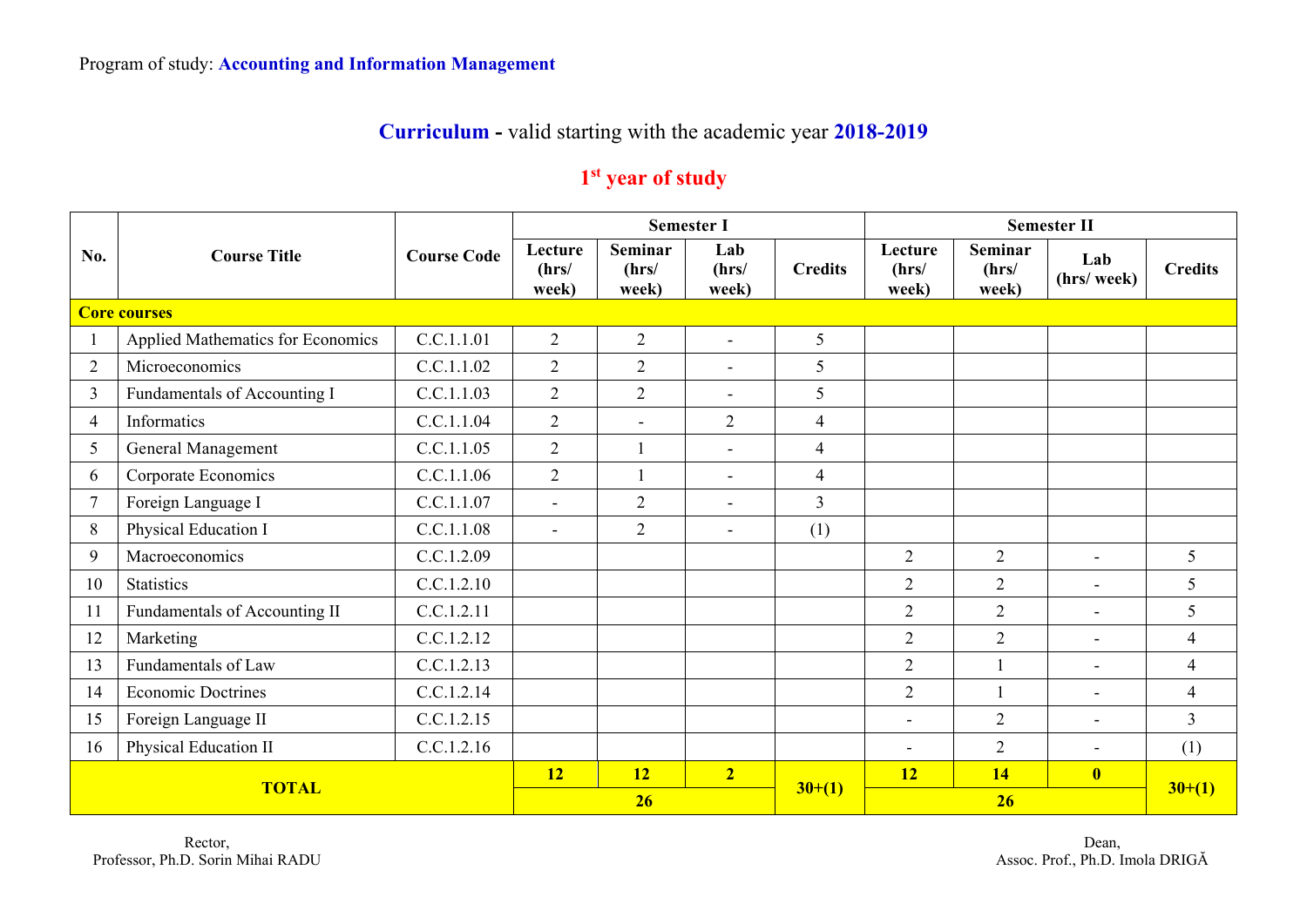## **2nd year of study**

|                         |                                             |                |                           | <b>Semester III</b>              |                         |                | <b>Semester IV</b>        |                           |                          |                |
|-------------------------|---------------------------------------------|----------------|---------------------------|----------------------------------|-------------------------|----------------|---------------------------|---------------------------|--------------------------|----------------|
| No.                     | <b>Course Title</b>                         | Course<br>Code | Lecture<br>(hrs/<br>week) | <b>Seminar</b><br>(hrs/<br>week) | Lab<br>(hrs/<br>week)   | <b>Credits</b> | Lecture<br>(hrs/<br>week) | Seminar<br>(hrs/<br>week) | Lab<br>(hrs/<br>week)    | <b>Credits</b> |
|                         | <b>Core courses</b>                         |                |                           |                                  |                         |                |                           |                           |                          |                |
|                         | <b>Public Finance</b>                       | C.C.2.1.01     | 2                         | 2                                | $\overline{a}$          | 5              |                           |                           |                          |                |
| $\overline{2}$          | <b>Financial Accounting I</b>               | C.C.2.1.02     | $\overline{2}$            | $\overline{2}$                   | $\blacksquare$          | 6              |                           |                           |                          |                |
| $\mathfrak{Z}$          | <b>Computer Programming</b>                 | C.C.2.1.03     | $\overline{2}$            | $\blacksquare$                   | $\overline{2}$          | 5              |                           |                           |                          |                |
| $\overline{4}$          | Information Systems for Decision Making     | C.C.2.1.04     | $\overline{2}$            | $\blacksquare$                   | $\overline{2}$          | 5              |                           |                           |                          |                |
| 5                       | <b>Business Law</b>                         | C.C.2.1.05     | $\overline{2}$            |                                  |                         | $\overline{4}$ |                           |                           |                          |                |
| 6                       | Foreign Language III                        | C.C.2.1.06     | $\blacksquare$            | $\overline{2}$                   |                         | $\overline{2}$ |                           |                           |                          |                |
| $7\overline{ }$         | Physical Education III                      | C.C.2.1.07     | $\blacksquare$            | $\mathbf{1}$                     | $\blacksquare$          | (1)            |                           |                           |                          |                |
| 8                       | Econometrics                                | C.C.2.2.08     |                           |                                  |                         |                | $\overline{2}$            | $\overline{2}$            | $\overline{a}$           | 5              |
| 9                       | <b>Financial Accounting II</b>              | C.C.2.2.09     |                           |                                  |                         |                | $\overline{2}$            | $\overline{2}$            | $\blacksquare$           | 5              |
| 10                      | Corporate Financial Management              | C.C.2.2.10     |                           |                                  |                         |                | $\overline{2}$            | $\overline{2}$            |                          | 5              |
| 11                      | Taxation                                    | C.C.2.2.11     |                           |                                  |                         |                | $\overline{2}$            | $\overline{2}$            |                          | 5              |
| 12                      | Money and Credit                            | C.C.2.2.12     |                           |                                  |                         |                | $\overline{2}$            | $\overline{2}$            | $\blacksquare$           | $\overline{4}$ |
| 13                      | Physical Education IV                       | C.C.2.2.13     |                           |                                  |                         |                | $\overline{a}$            |                           |                          | (1)            |
| 14                      | Internship                                  | C.C.2.2.14     |                           |                                  |                         |                |                           |                           | 90h                      | $\overline{3}$ |
| <b>Elective courses</b> |                                             |                |                           |                                  |                         |                |                           |                           |                          |                |
| 15.1                    | Management Information Systems Development/ | C.C.2.1.15     | $\overline{2}$            |                                  |                         | 3              |                           |                           |                          |                |
| 15.2                    | Ethics and Academic Integrity               | C.C.2.1.16     |                           |                                  |                         |                |                           |                           |                          |                |
| 16.1                    | Consolidated Accounting /                   | C.C.2.2.17     |                           |                                  |                         |                | $\overline{2}$            | $\overline{2}$            |                          | $\overline{3}$ |
| 16.2                    | <b>Financial Reporting</b>                  | C.C.2.2.18     |                           |                                  |                         |                |                           |                           |                          |                |
| <b>Optional courses</b> |                                             |                |                           |                                  |                         |                |                           |                           |                          |                |
| 17                      | <b>Budget and Public Treasury</b>           | C.C.2.2.19     |                           |                                  |                         |                | (2)                       | (1)                       | $\overline{\phantom{a}}$ | (3)            |
| <b>TOTAL</b>            |                                             |                | 12                        | 9                                | $\overline{\mathbf{4}}$ | $30+(1)$       | <b>12</b>                 | 13                        | $\overline{\mathbf{0}}$  |                |
|                         |                                             |                | 25                        |                                  |                         |                | 25                        |                           |                          | $30+(1)$       |